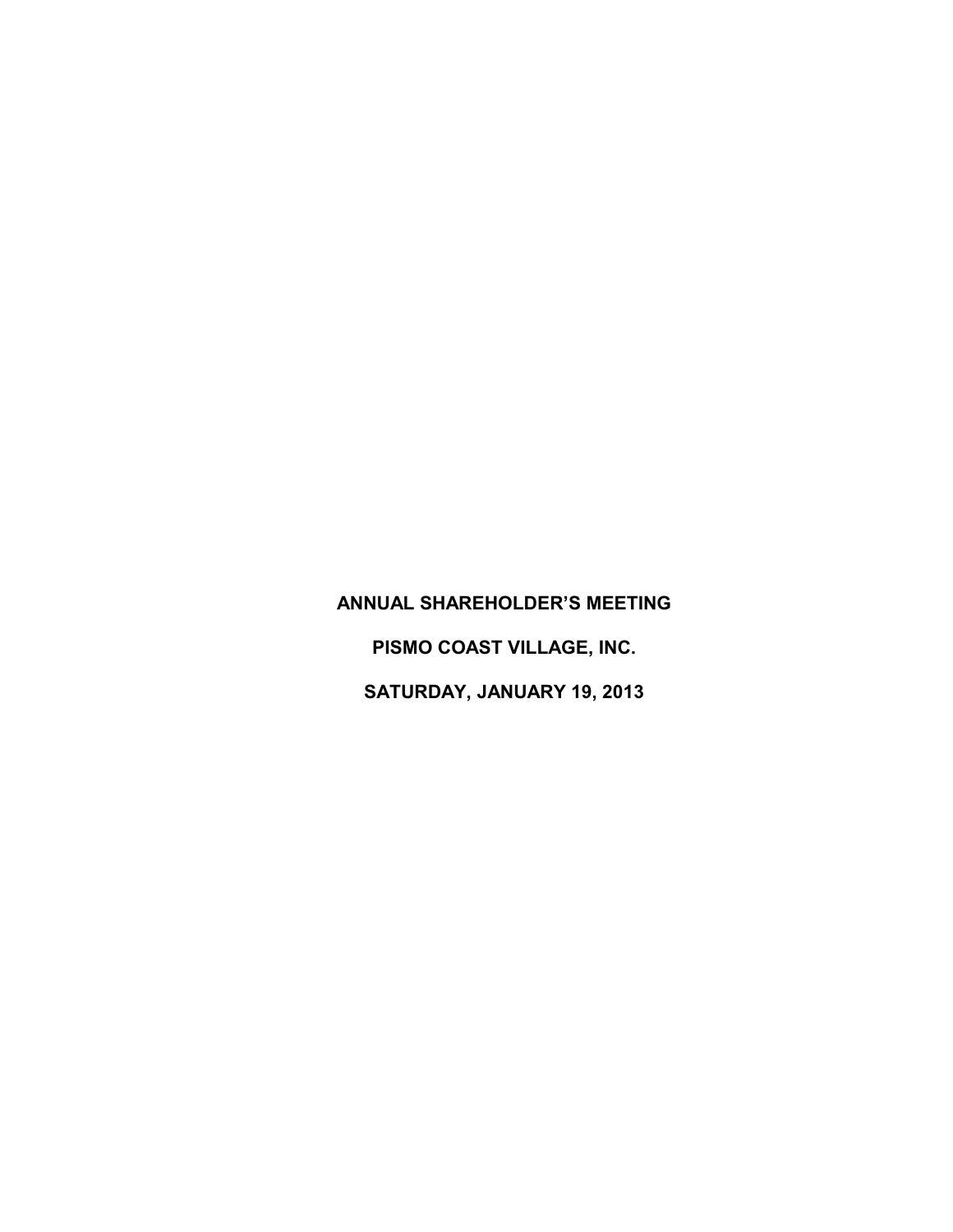Pursuant to notices properly mailed to shareholders, the 2013 Annual Shareholder's Meeting of Pismo Coast Village, Inc. was held Saturday, January 19, 2013, at the South County Regional Center, 800 West Branch Street, Arroyo Grande, California.

President Ronald Nunlist called the 39th Annual Shareholder's Meeting of Pismo Coast Village, Inc. to order at 9:02 a.m. and welcomed the shareholders. Director Garry Nelson led the Pledge of Allegiance. Mr. Nunlist then introduced Miss Cheyanne Welch, who sang the National Anthem. Director Douglas Eudaly gave the invocation.

Mr. Nunlist then called on Mr. Willems, Vice President-Secretary, who called roll for the members of the Board of Directors in attendance. Mr. Willems declared a quorum present, in both person and by proxy, for today's meeting.

Mr. Nunlist introduced our attorney, Joseph Look; Darren Williams of Brown Armstrong Accountancy Corporation (the designated Inspector of Election); and John Hansen and Brooks Wise of Mission Community Bank. He introduced the members of the Board and their spouses. He then introduced Chief Executive Officer/General Manager Jay Jamison and the staff members present at today's meeting.

Mr. Nunlist was pleased to report that Pismo Coast Village RV Resort's physical assets and the financial condition of the Company were in really good shape. We were now in the last phase of the campsite renovation project which should be completed by Spring Break 2013. He spoke about the Wine Reception held last evening, and commented about the nice job that Marios Pouyioukkas, owner/operator of Pismo Coast Village Grill, did with the appetizers that were served during the event. He asked that questions and comments for the Company be written on a Question Form and given to any director or staff member for response later in the meeting.

Mr. Nunlist spoke briefly about the complexity of running Pismo Coast Village RV Resort, which, among other things, includes enforcing policies and rules, maintaining the resort property and utilities, and dealing with the many different local and governmental entities that are needed for the day-to-day operation of the resort.

Mr. Nunlist thanked the members of the Board of Directors for all that they do, as well as Mr. Jamison and his staff. He asked that anyone with concerns or questions about the operation speak to Mr. Jamison or Charles Amian (Operations Manager), who will do their best to find a way to make your stay as enjoyable as possible or find a solution to a problem.

Mr. Nunlist gave the Executive Committee Report. He introduced the members of his committee: William Fischer, Jerald Pettibone, Dwight Plumley, Gary Willems, and Jack Williams. The functions of the Committee are to review the monthly business with the CEO/General Manager, review the financial statements, and to discuss any other items which may arise during the months that the full Board does not meet. The Committee met five times during 2012.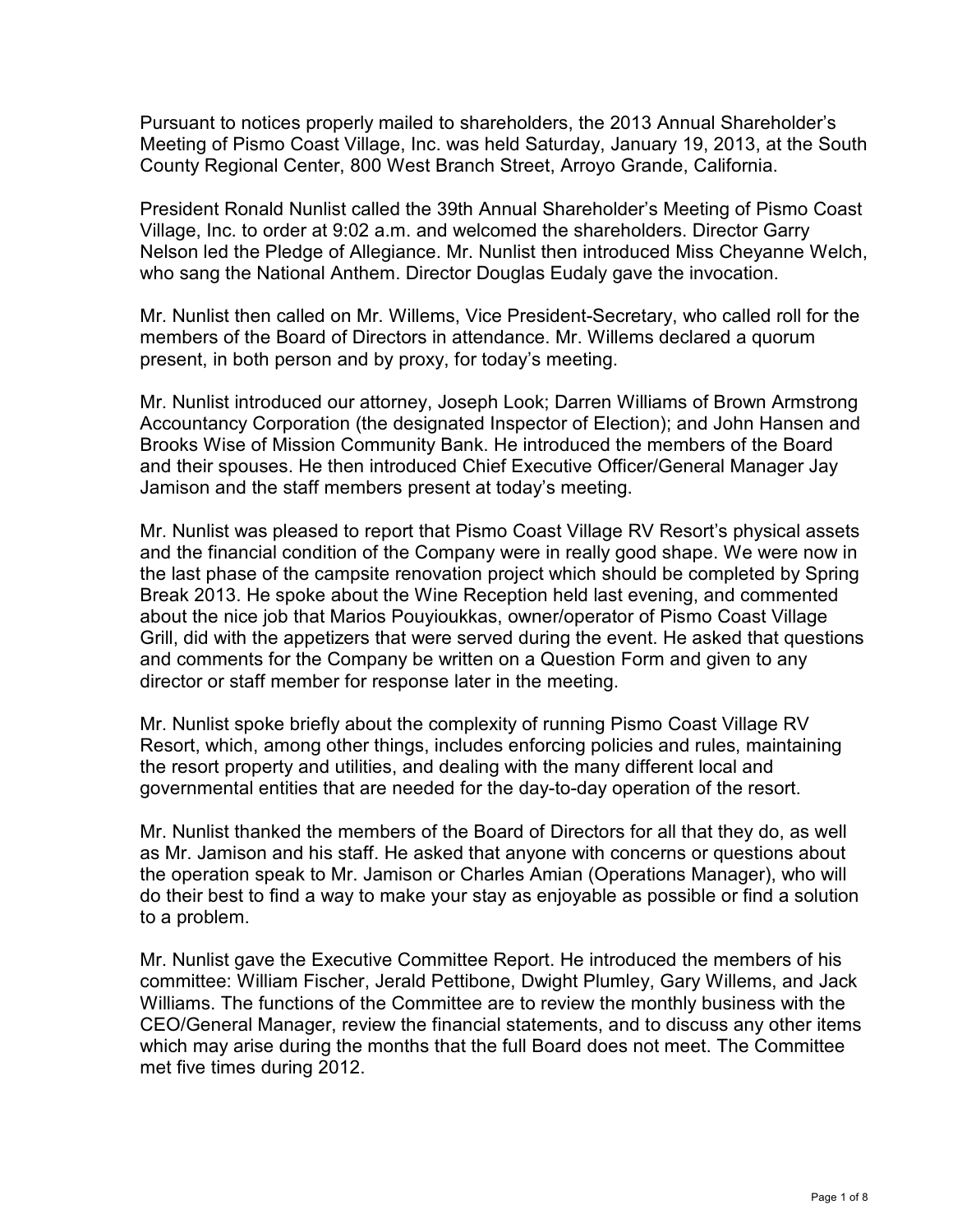Mr. Williams, Finance Committee Chair, gave the Finance Committee Report. He introduced the members of the Committee: Douglas Eudaly, Glenn Hickman, Garry Nelson, and Jerald Pettibone. Mr. Williams thanked the Committee for their work this year. The Committee's primary duties are to review monthly financial statements, review the three-year forecast, review the one-year operating budget, prioritize capital expenditures, monitor completion of capital projects, recommend to the Board changes in the rate schedule, and to submit the annual report of the financial condition of the corporation to the shareholders. The Committee met five times in 2012.

Mr. Nunlist invited director Jerald Pettibone and his wife Bunty to come to the front of the stage. He spoke about Mr. Pettibone's service as President of the Company from January 1997 to January 2012 and some of the accomplishments during that time. He was pleased to present Mr. Pettibone with a plaque commemorating his service. A bouquet of roses was presented to Mrs. Pettibone. Mr. Pettibone spoke about his service on the board and thanked everyone for their support.

Mr. Plumley, Operations Committee Chair, introduced his committee: Louis Benedict, Rodney Enns, R. Elaine Harris, and Terris Hughes. He explained that one of the tasks the Committee handles is to address guest and shareholder comments and concerns. Some of the Committee's duties include reviewing and recommending changes to the rules and policies of the resort, updating and recommending changes to the Employee Handbook, reviewing and recommending changes to the Shareholder's Information Manual/Calendar, and implementing Board policy and procedures. He thanked the Committee for their hard work this past year. The Committee met five times in 2012.

Mr. Hardesty, Audit Committee Chair, introduced the members of his committee: Kurt Brittain, Harry Buchaklian, Dennis Hearne, and George Pappi, Jr. He thanked the members of his committee for their help in completing the Audit Committee's objectives. He explained that all five members serving on the Committee are deemed to be independent directors in accordance with the prescribed standards of independence. The Audit Committee reports to the Board of Directors and is responsible for overseeing and monitoring financial accounting and reporting, the system of internal controls established by management, and the audit process of Pismo Coast Village.

Mr. Hardesty reported that the Audit Committee met five times during 2012. The first three meetings in the year concerned auditing procedures of the Company, which included a review of the process for tracking shareholder time usage, testing a day's receipts for the Company's revenue producing activities and follow-through into the bank account, and review of the procedures in place for the collection of vendor-type income such as the laundromat, video games, and rental income. The Committee also reviewed the inventory procedures used by the RV Shop and General Store. No areas of concern were found in any of the subject reviews. In September, the members of the Committee met with Mr. Williams, V.P. - Finance/Chief Financial Officer, and Mr. Jamison, CEO/General Manager, to review the financial statements for the first eleven months of the year. The Committee found no areas of concern. In November, the Committee held a conference call meeting with the lead auditor of Brown Armstrong, the Company's outside accounting firm, to discuss the year end audit and the information contained in the draft of the 10-K report. No material areas were noted by the auditors, nor any specific needs to strengthen the internal controls, and there were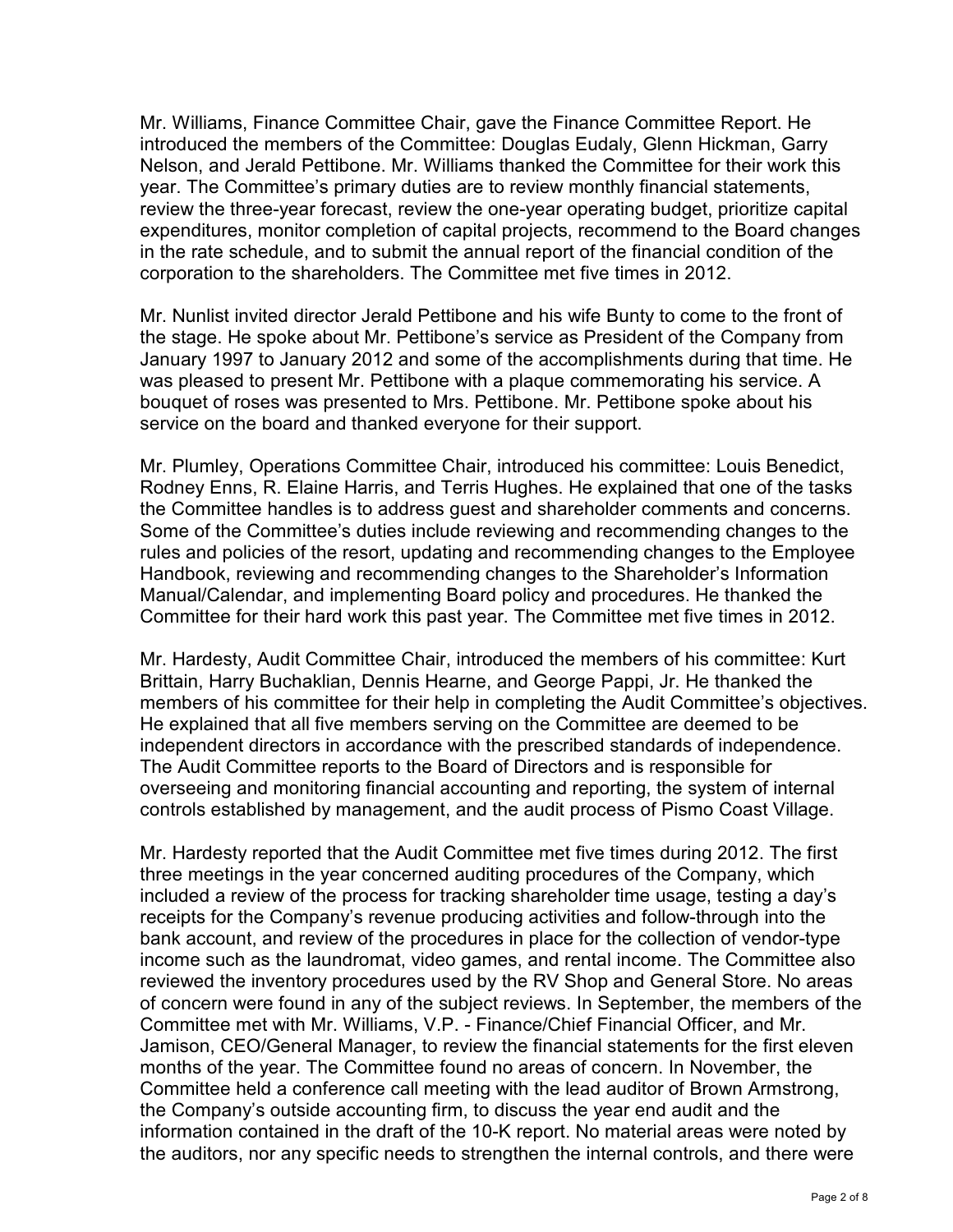no negative footnotes in the audit report. Based upon this information, the Audit Committee recommended to the Board of Directors that the audited financial statements be included in the Company's annual report. Mr. Hardesty reported that, based upon these reviews and audits, it appears that the financial systems of internal control are being adhered to by management; this is a commendation to the Mr. Jamison and his extremely competent staff.

Mr. Buchaklian, Environmental, Health and Safety Advisory Committee Chair, introduced the members of his committee: Terris Hughes and George Pappi, Jr. The Committee's responsibilities include performing environmental-related duties, health and safety reviews, and giving recommendations to the President and CEO/General Manager on matters relative to environmental and safety concerns. During the year, the Committee regularly met with Operations Manager Charles Amian for review of all guest and employee accidents, and the Committee expressed their appreciation for his participation. Mr. Buchaklian also thanked Mr. Hughes, whose occupation is as a safety advisor for Aera Energy, and Mr. Jamison for initiating a safety interview program which involves management meeting with employees individually to discuss safety concerns. Mr. Buchaklian thanked the members of his committee for their work this year. The Committee met five times in 2012.

Mr. Hearne, Chairman of the Nominating Committee, explained that the Committee, which considers the qualifications and composition of the Board of Directors of the Company, was elected at a meeting of the Board held following the annual shareholder's meeting on January 21, 2012. Mr. Hearne introduced and thanked the members of his committee, Rodney Enns, R. Elaine Harris, and Garry Nelson, for their hard work during the year. The Committee met five times during 2012.

The Nominating Committee submitted its recommendations for the slate of nominees for today's annual meeting at the November Board of Director's meeting. Mr. Hearne stated that individuals wanting to be considered as nominees or wishing to nominate an individual for membership on the Board are requested to notify the Nominating Committee in writing. He expressed his appreciation to the applicants that have taken the necessary steps to be considered for Board membership.

Mr. Hearne then presented the Nominating Committee's recommendation of the following shareholders to serve as directors for Pismo Coast Village, Inc. for 2013: Louis Benedict, Kurt Brittain, Harry Buchaklian, Rodney Enns, Douglas Eudaly, William Fischer, Wayne Hardesty, R. Elaine Harris, Dennis Hearne, Glenn Hickman, Terris Hughes, Garry Nelson, Ronald Nunlist, George Pappi Jr., Jerald Pettibone, Dwight Plumley, Gary Willems, and Jack Williams.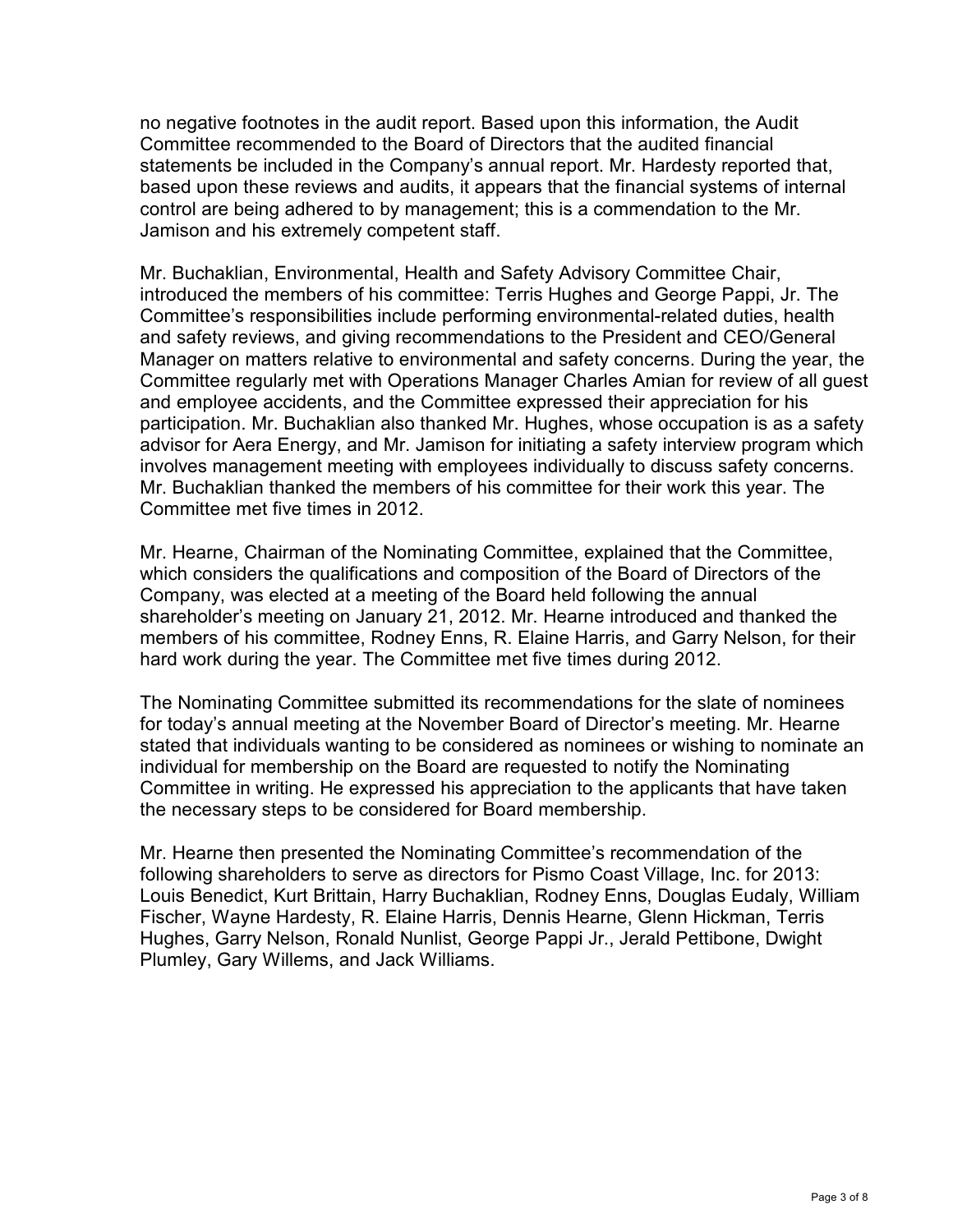Mr. Willems, Vice President - Secretary, explained the process of cumulative voting within the State of California under California Corporate Law. California law states that before cumulative voting can occur, two things must be done. First, all candidates' names must be placed in nomination prior to the commencement of voting, and secondly, one shareholder must give notice that he/she intends to vote cumulatively. Mr. Hearne placed the candidate's names in nomination. Mr. Willems stated that he was now declaring his intention to vote cumulatively. He then explained the procedure for properly casting votes using a ballot. With cumulative voting, for each share owned, the shareholder has eighteen votes which may all be cast for one candidate or split among two or more. The ballot must be marked with the number of votes being cast for a specific candidate in the box next to the candidate's name. Those with an "x" or marking other than a written number will not be considered properly voted and will not be counted. He asked shareholders holding proxy cards to exchange them for ballots at the registration area.

Mr. Willems then asked that the ballot box be checked to see if it was empty, and Mr. Boyle, the resort's Security Department Supervisor, confirmed that it was. Mr. Willems declared the polls open for a fifteen-minute voting period at 9:45 a.m. A recess was called, allowing those present to cast their votes.

Mr. Jamison called the meeting back to order at 9:59 a.m., and declared the polls closed. The ballot box was removed and taken to the vote counting room.

Mr. Williams presented the Chief Financial Officer's Report, which was a PowerPoint presentation of financial information. For the period of 2005 to 2012, slides compared total occupancy for general public and shareholders, total revenue and expenses, revenue categories, storage revenue, insurance expenses, utility expenses, and capital expenditures.

Mr. Williams then introduced Mr. Jamison, who gave the Chief Executive Officer/General Manager's Report. Mr. Jamison used a slide show to enhance his topics of discussion.

Mr. Jamison commented that it was great to interact with everyone at last evening's Wine Reception. Mr. Jamison spoke briefly about the current operator of the Pismo Coast Village Grill restaurant facility and encouraged everyone to support the business. Mr. Jamison pointed out the poster displays around the room which showed some of the accomplishments and projects and encouraged everyone to check out the boards. He spoke about the Pismo Coast Village Honorary and Memorial Scholarship awarded annually to a student with a recreation major at Cal Poly University, pointing out that there were two poster boards in the room showing the history of the donations and thank you letters from some of the scholarship recipients.

He then asked Larry Boyle, Security Department Supervisor, to come on stage. Mr. Jamison spoke briefly about Mr. Boyles' history and contributions to the company, and with Mr. Nunlist's assistance, presented a personalized watch to Mr. Boyle commemorating his ten years of service with the Company.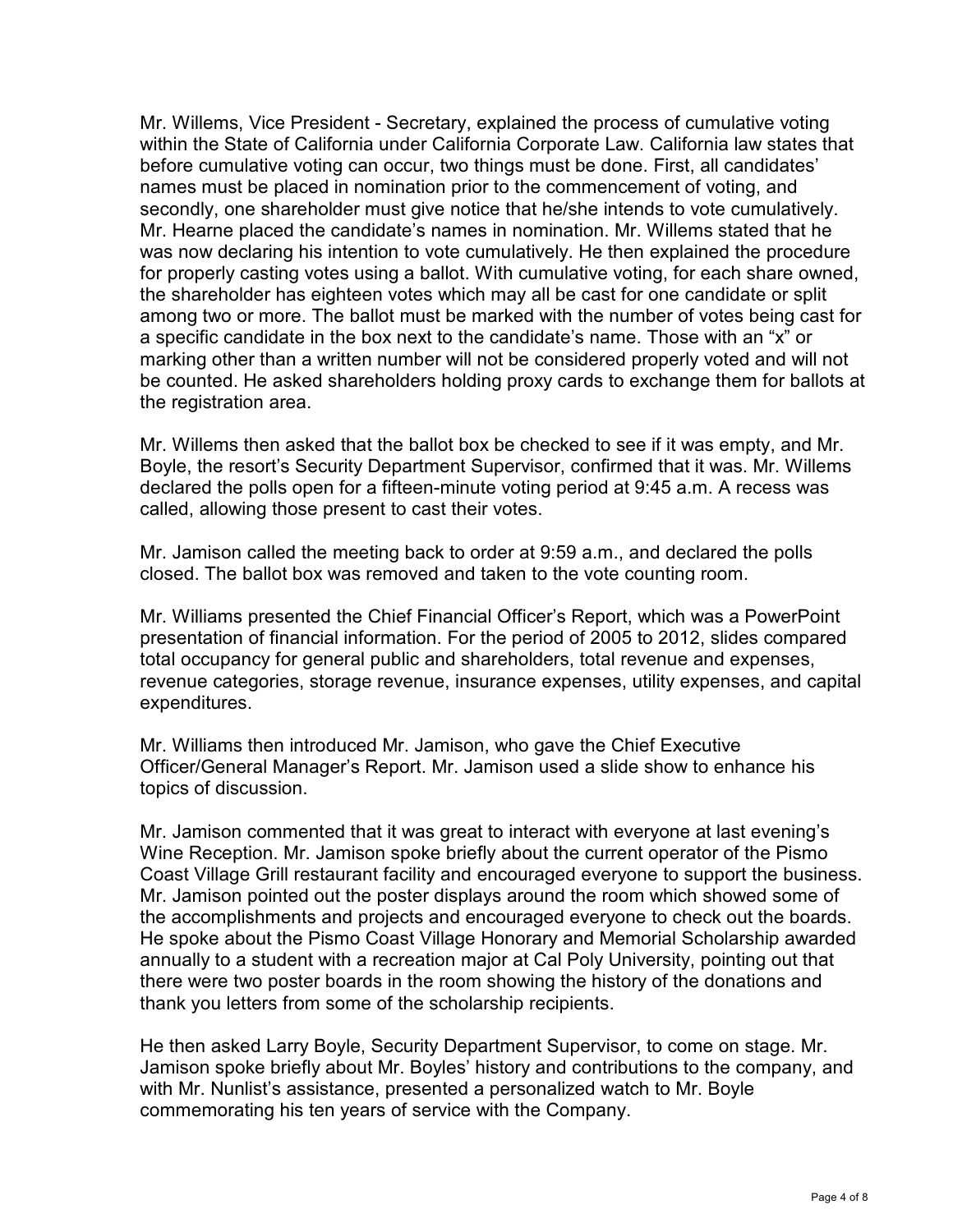Mr. Jamison thanked staff for their efforts in the day-to-day challenges of maintaining and operating the resort. He congratulated the shareholders for another year of achieving happy campers, fiscal success and industry respect.

He reported that Pismo Coast Village is doing well. Fiscal year occupancy for 2012 was up 1,748 nights over 2011. For Fiscal Year 2013, occupancy to date is down 1,289 nights, primarily because Martin Luther King, Jr. Day fell differently compared to last year and because we started the campsite renovation project a month sooner than last year's project. Storage occupancy has grown 5.3%, and we are now storing approximately 1,712 units. At the end of February, we will be vacating the lease on Storage Lot F, and at that time our overall capacity for storage will be 2,475 units.

Mr. Jamison reviewed some of accomplishments for 2012, which included renovation of campsites 51 to 97, upgrade of the wireless internet system, upgrade to the Restaurant and Clubhouse facilities, road paving, the purchase and installation of the ADA-required pool-lift, the leasing of a new Hino trailer moving truck, replacement of the gate valves where the City water comes in and both of the fresh and irrigation water meters, and replacement of the control box for the sewer system.

He was pleased to report that there has been no change to our directory ratings with Good Sams (formerly Woodalls and Trailer Life). We continue to be an A-rated park with Guest Reviews, and received another award last November. Some of the events that we participated in this past year were the Special Olympics' Torch Handoff Ceremony and the Special Children's Christmas Party. We will again host the Trail Along to Pismo Vintage Trailer Rally in May 2013.

Mr. Jamison spoke briefly about the state of the RV industry, including international news and trends, and media exposure. For the future, occupancy trends look good and we are carrying waiting lists for people wanting reservations for sold out holiday dates, RV groups are sustaining last year's levels, the camping trend continues strong, and RV storage is up. There are still concerns about the current trend for flat revenue in ancillary areas, the long-term impact of the down economy on the camping industry as a whole, new government regulations and attitude toward business, and the increasing cost of health care insurance.

Capital projects for 2013 include renovation of campsites 1 - 50, high definition TV for four channels, continuation of wi-fi system improvements, and street paving. These items were all presented to the Board of Directors for approval and inclusion in the budget. He reported that next week there will be a hearing with the San Luis Obispo County Planning Commission for the permit to install a Verizon cell phone tower in Storage Lot K. Other goals for the year include taking advantage of social media opportunities, to continue promoting self-access storage facility, staff training in human resources and safety, and to continue efforts to work on the Pismo Creek lagoon with state agencies.

Mr. Jamison asked shareholders to stop by his office with comments and questions, then thanked the Board and shareholders for their ongoing support.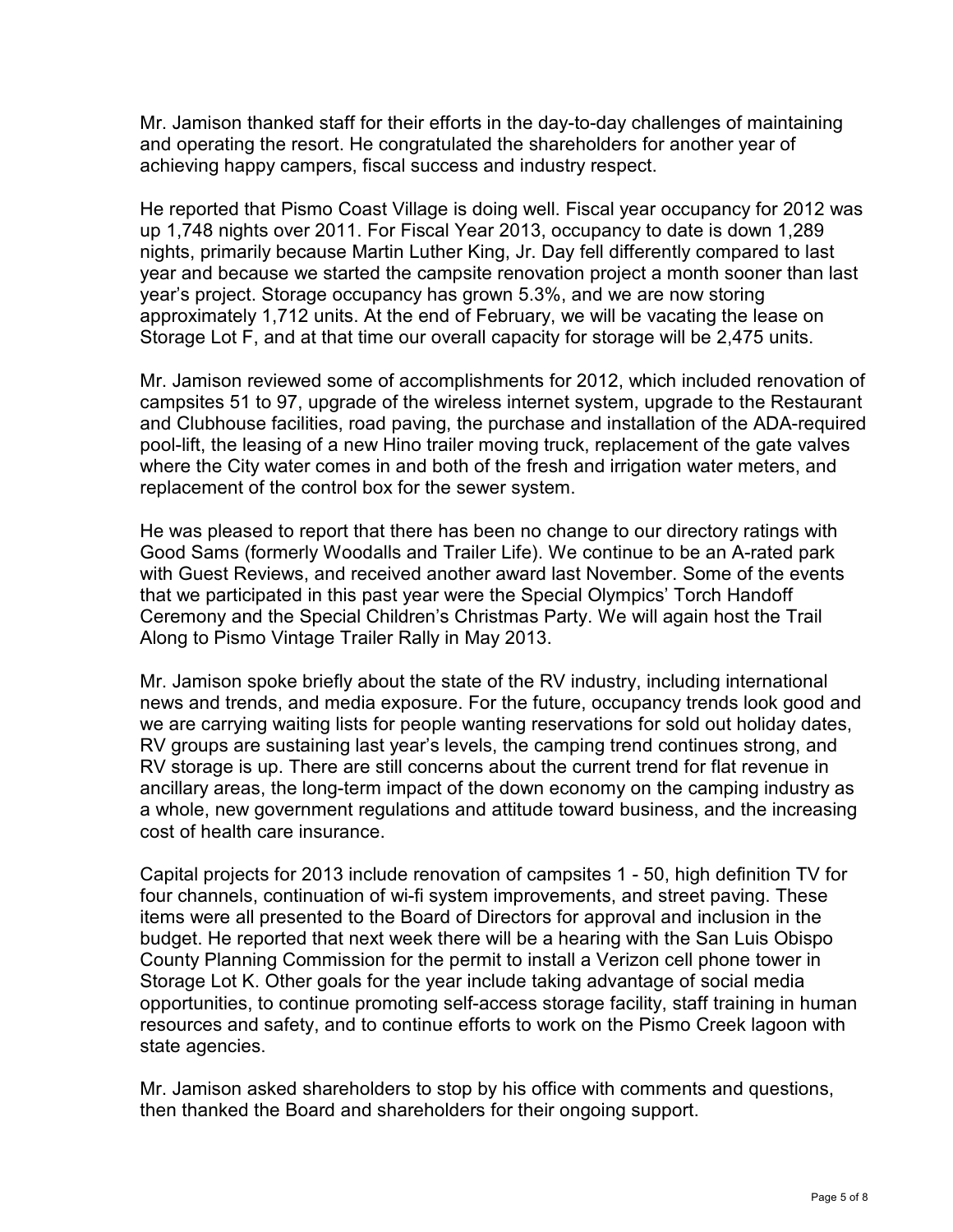Mr. Nunlist then returned to the stage and read the questions, suggestions and comments submitted on the Question Forms.

Another shareholder wrote, "I noticed two competitive RV repair companies in the park. Does our RV person need to advertise more or are we not competitive? What about trailer washing, why don't we do it?" Mr. Nunlist responded that part of the Operations Committee's goals is to see if it would be feasible for us to put in a portable wash system. Currently we can only wash RVs at the RV shop. Guests staying in the resort would like to have their rigs washed, so they call in mobile companies. He suggested supporting Company services rather than those of our competitors. Mr. Jamison said that our Company has two RV technicians, and with the business they get from storage customers, guests in the resort, and outside customers, there are times when, due to prior scheduled appointments, they are backed up with work orders and are unable to respond for several days. To keep our customers and guests happy, we will recommend other companies.

A shareholder asked, "Can a person who has two shares stay 90 days and then pay the going rate for a site? Are they able to stay year-round?" Mr. Nunlist responded that no one is allowed to stay year round. The shareholder could use his/her 90 days and then stay another 29 days as a general public and pay the going rate.

A shareholder commented that the speed bumps in the resort need to be repainted, and said that we need more lighting on the walkways between the streets.

Another shareholder commented about the food at the wine reception last night. They really enjoyed it and thought that Marios did a good job.

Another shareholder wrote, "We see improvements every year, and the park is great. Thank you!"

A shareholder suggested, "Have a golf tournament to raise funds for the Children's Christmas Party." Mr. Nunlist responded that this had been looked at once before. There was not enough interest to put one together, but maybe if it was advertised a little more or in a mailing, it might be possible.

A shareholder asked, "Is the annual audit required by law? If not, why is this cost part of Pismo Coast Village's expenses?" Mr. Nunlist said that the audit is required by law because we are a publicly-held corporation governed by the Securities and Exchange Commission. For oversight, Pismo Coast Village actually has two accounting firms.

A shareholder wrote, "Is a spa in the near future?" Mr. Nunlist responded that we get this question every year, and, so far, it is not planned for the future.

A shareholder asked, "Will PCV be involved with the Fathers' Day weekend hot rod show?" Mr. Nunlist said that we usually are and Pismo Coast Village sponsors a trophy each year. Someone from the audience asked about the "cruise" through the resort which had happened a few times in the past. Mr. Jamison said that the cruise through the resort did not happen last year, which was their decision, not ours.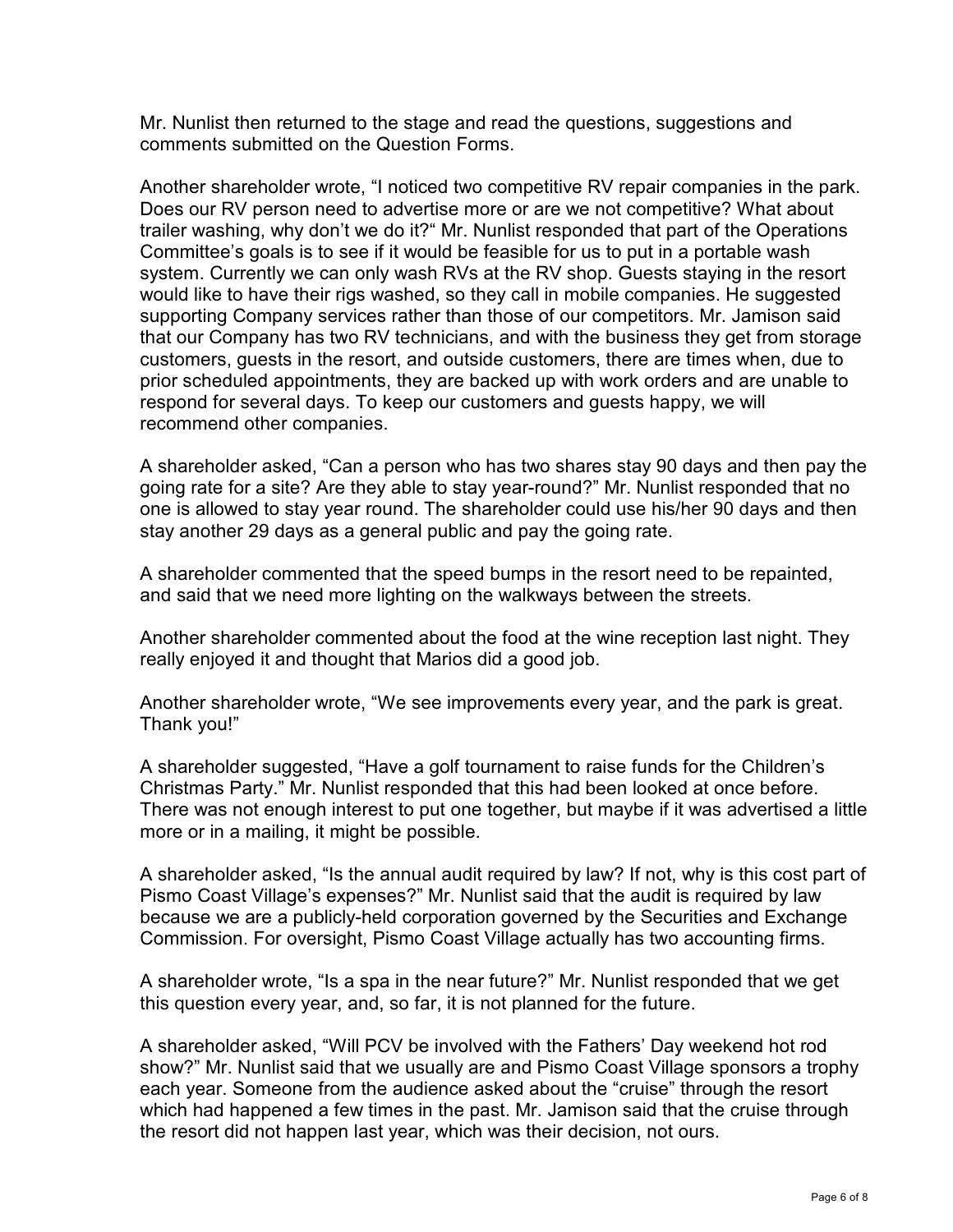Another shareholder asked a question about the high definition channels on the cable television system. Mr. Nunlist said that this was addressed during Mr. Jamison's presentation. We are working on that amenity and next year we will have four channels with high definition reception.

Mr. Nunlist then introduced Mr. Willems, who reported that the slate of nominated directors had been elected to the Board. He read the list of nominees and the total number of votes cast for each.

The unaudited result of the election held at this meeting is as follows:

| Benedict, Louis    | 618   |
|--------------------|-------|
| Brittain, Kurt     | 656   |
| Buchaklian, Harry  | 680   |
| Enns, Rodney       | 637   |
| Eudaly, Douglas    | 924   |
| Fischer, William   | 630   |
| Hardesty, Wayne    | 621   |
| Harris, R. Elaine  | 835   |
| Hearne, Dennis     | 674   |
| Hickman, Glenn     | 617   |
| Hughes, Terris     | 639   |
| Nelson, Garry      | 630   |
| Nunlist, Ronald    | 759   |
| Pappi, Jr., George | 638   |
| Pettibone, Jerald  | 646   |
| Plumley, Dwight    | 1,005 |
| Willems, Gary      | 669   |
| Williams, Jack     | 628   |

The result of Proposal 2, the ratification of Brown Armstrong Accountancy Corporation to serve as our independent accounting firm for Fiscal Year 2012 - 2013 passed with 706 votes in favor, 2 against and 24 abstaining.

Raffle tickets were drawn and ten gift bags containing Pismo Coast Village items were given away to the matching ticket holders.

The plants on each table were given away to those holding properly marked tide books.

There being no further business, Mr. Nunlist thanked the shareholders for attending and adjourned the meeting at 11:17 a.m.

:tb/C:\Old\_Drive\Old Computer\datasyst\CORPORATE\BOD.MINUTES\2013\Annual.Shareholders.Mtg.2013-01-19.wpd